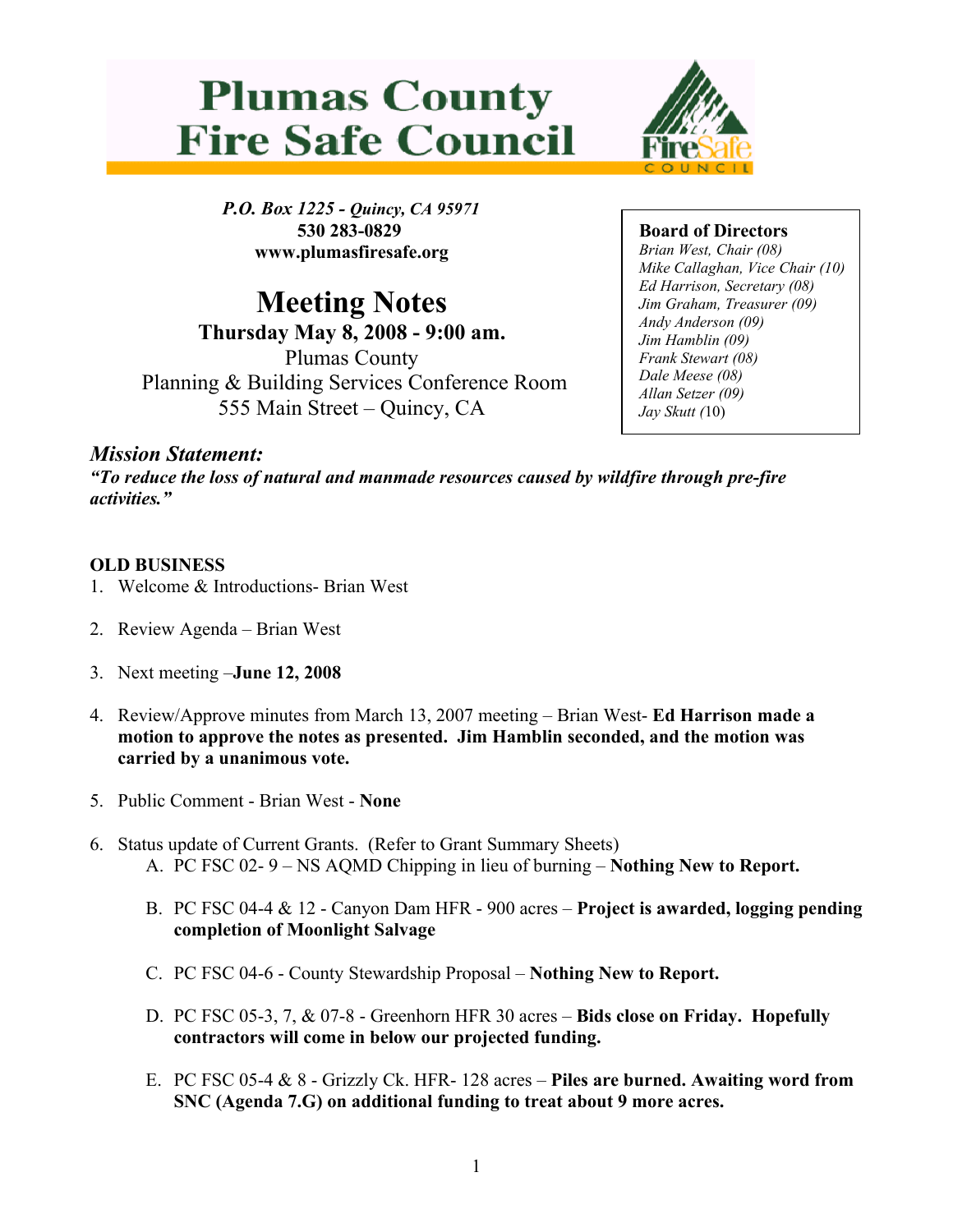- F. PC FSC 03-1, 05-5, 06-2 & 5 Eastern Plumas HFR 175 acres **Working on financing a RPF and assessing the project economics with market and grants.**
- G. PC FSC 06-3 & 9 Massack HFR 160 acres **Contractor has begun working and is expected to finish mastication by the end of the month.**
- H. PC FSC 06-4 & 10 Little Grass Valley HFR 111 acres **Nothing New to Report.**
- I. PC FSC 06-6 La Porte Pines HFR 75 acres **Nothing New to Report.**
- J. PC FSC 07-1 & 4 Indian Valley HFR-200 acres **RPF has begun contacting landowners, assessing project treatments, and project economics.**
- K. PC FSC 07-2 La Porte Road HFR 100 acres **RPF working with landowners to firm up forest product values or cash in-kind needs, so there are sufficient funds to move forward.**
- L. PC FSC 07-4 PC FSC Council Coordination **Work continues with conducting a Home Ignition Zone workshop, presentations at homeowner association meetings, purchasing materials for community meetings, creating a Fire Safe Tabloid in the County paper, website updates, sharing of firesafe information, writing grant proposals to seek additional funds, and assisting in other existing grant activities.**
- M. PC FSC 07-5 C Road right-of-way planning **RPF is working with the C Road CSD on obtaining landowner permissions and concurrence on property boundaries within the easement, to avoid trespasses.**
- N. PC FSC 07-6 Taylorsville HFR 30 acres **Bids are closed. A meeting is planned following the FSC meeting to discuss final details with the selected contractor.**
- O. PC FSC 07-7 C Road HFR 40 acres **Contractor has completed the 17 acres of hand piling and will begin mastication after completing Massack.**
- P. PC FSC 07-9 Elderly/Disabled Defensible Space John Sheehan **Awaiting a signed contract from the Plumas NF.**
- Q. PC FSC 07-10 County Educational Workshops SNC  **Completed a Home Ignition Zone Educational Consultation Workshop on May 6, 2008 for Mohawk Valley, other interested communities, and fire departments, with 22 participants. Three communities have asked for PC FSC presentation on how to protect homes and property from wildfire. A small group is developing a Fire Safe Tabloid to come out in the newspaper at the end of June.**
- 7. Status update of proposed Grant Proposals.
	- A. PC FSC Coordination PC BoS title III **Board of Supervisors approved funding for this project and funds are expected to be available in May.**
	- B. PC FSC HFR Project Development PC BoS Title III John Sheehan **Board of Supervisors approved funding for this project and expects funds to be available in May.**
	- C. PC FSC HFR- Gold Mtn.2008 Mastication **Project was accepted for funding by the US FS. Awaiting a contract with PNF.**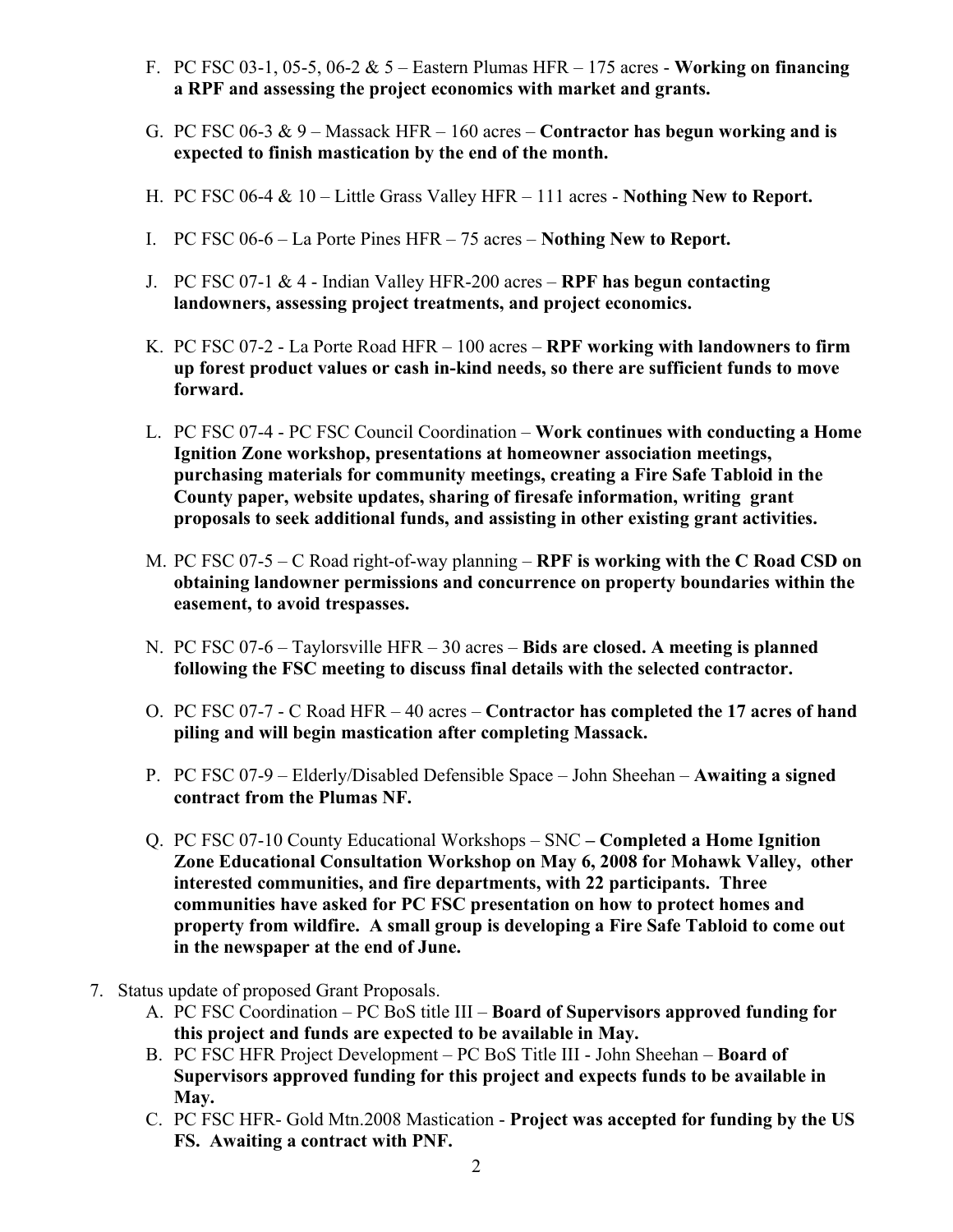- D. PC FSC HFR Planning SNC **Expect a decision in June**
- E. PC FSC Grizzly Ck HFR SNC **Expect a decision in June**
- 8. HFQLG –HFR project overview/relation to communities' opportunities Project mapping integration involving USFS, CDF and Fire Safe Council - PNF's fuel reduction out year program of work – Allan Setzer – **Nothing New to Report**
- 9. Implementation of the Plumas County Community Wildfire Protection Plan (CWPP) Jim Graham- **The Plumas County Emergency Services Feasibility Study Group is preparing recommendations to the Board of Supervisors for County Fire Improvement Standards. The group hopes to have a workshop with the Board on this. Some of these proposed standards will include recommendations in the PC FSC Community Wildfire Protection Plan.**
- 10. Defensible Space on Public Lands Larry Craggs **Nothing New to Report**
- 11. Secure Rural Schools Funding Frank Stewart **Nothing New to Report**
- 12. CA FSC legislative issues Frank Stewart **Nothing New to Report**
- 13. Update of local FSC (Almanor Basin & Gold Mtn.) activity. Jerry Hurley **Almanor Basin is making plans for the 4th of July activities & a Fire Safe Booth. Gold Mountain met with the Beckwourth District to see if there is potential for them to treat adjacent public lands on the south and east of the subdivision. They have approved NEPA, and the project would need funds. Discussions have begun to explore those opportunities.**

**Graeagle Fire Protection District and Valley Ranch are exploring the feasibility of forming a council.**

## **NEW BUSINESS**

- *1.* "Geographic Content of Fire Safe Education Materials", presentation of her CSU Master's Project by Callie Jane Burch, Executive Director of the Butte County Fire Safe Council*.* - **Callie discussed her Master's project which was an analysis of locally produced fire safe education materials from thirty-six fire safe councils in thirty-two northern California counties and the extent to which they make use of geographic themes to convey information about fire safety to residents. The materials fire safe councils use for their various educational programs, projects and activities to promote fire safety, prevention and preparedness in their communities are quite disparate, and there is no single model that councils use to bring vital information about fire safety together. The purpose of this project was to summarize the educational material using the five themes of geography as an organizational framework for highlighting distinct forms of local geographic knowledge for fire safe education***.* **The project found that there is a great diversity in the topics and methods fire safe council education materials addressed. The project identifies four best recommendations resulting from the geographic content analysis, as well as information from the background and literature review of the project: (a) utilize the fifty-six education topic generated from the project for innovative ideas and approaches to fire safety; (b) clearly identify the target audience; (c) utilize local, geographical knowledge; (d) produce education materials with personal contact, whenever possible. This project can serve as a resource for nascent and established fire safe councils, all of which face the challenge of educating the local community about fire safety***.*
- 2. Hazardous Fuel Reduction Cost Share John Sheehan **Deferred until next meeting**